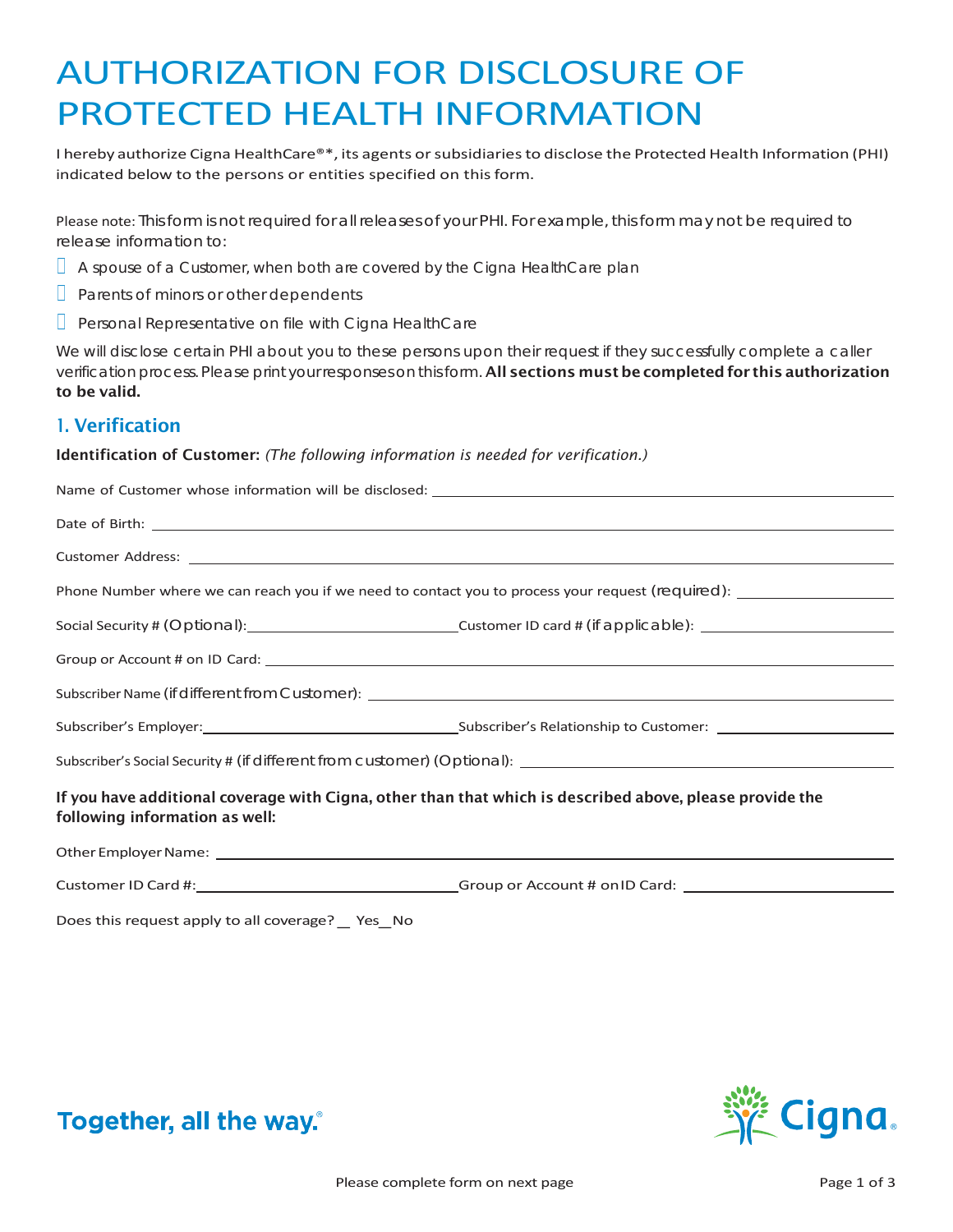# 2. Description of Information to beReleased

Please indicate what information you wish to release by checking one or more of the boxes below. If you wish to grantlimitedaccess(i.e.,specificdatesofservice,specificcasemanagementissues,etc.),pleasespecifythatinthe space provided.

| $\Box$ Case Management: $\Box$ |  |
|--------------------------------|--|
|                                |  |

Unless otherwise indicated, my authorization includes the release of the following: *(Please strike through those you wish to exclude, ifany.)*

- $\Box$  Diagnosis and/or treatment for alcoholism and/or drug abuse ordependency
- $\Box$  Diagnosis and/or treatment of mental illness
- $\Box$  HIV antibody test results and/or AIDS diagnosis and treatment
- $\Box$  Genetic testing information

Arizona residents - The information authorized for release may include records concerning a communicable or venereal disease, which may include, but are not limited to, diseases such as hepatitis, syphilis, gonorrhea and HIV/AIDS. You may have additional protections under Arizona Revised Statutes 36-664 if this type of information is to be released.

Oklahoma residents-The information authorized for release may include records concerning a communicable or venereal disease, which may include, but are not limited to, diseasessuch as hepatitis,syphilis, gonorrhea and HIV/AIDS. You may have additional protections under Section 1-502.2 of the Oklahoma Statutes if this type of information is to be released.

## 3. Entity or person authorized to receiveinformation

Name: Company (if applicable): Company (if applicable):

Address of Individual or Company authorized to receive the information:

Virginia residents – A copy of this authorization and a notation concerning the persons or agencies to whom disclosure was made shall be included with your original health records.

# 4. Purpose of this release of information

 $\Box$  At the request of the individual

 $\Box$  Other (please describe)  $\Box$ 

If the expiration date is omitted from this form, your authorization will expire after one year and a new authorization will need to be submitted at that time.

# 5. Expiration of Authorization

This authorization expires: (date or event). This authorization expires: (in the second second second second second second second second second second second second second second second second second second second second s

If you state an event rather than a specific date, it will be necessary for you to submit a revocation form when the event occurs.

Note for customers in the following states: If you live in Arizona, California, Georgia, Illinois, Massachusetts, Montana or Minnesota, your authorization will be valid for no more than one year. Authorizations signed by Virginia residents will be valid for no more than two years. Customers living in those states who seek to authorize disclosure of their personal information for a longer period will have to submit a new authorization at the time that this authorization expires.